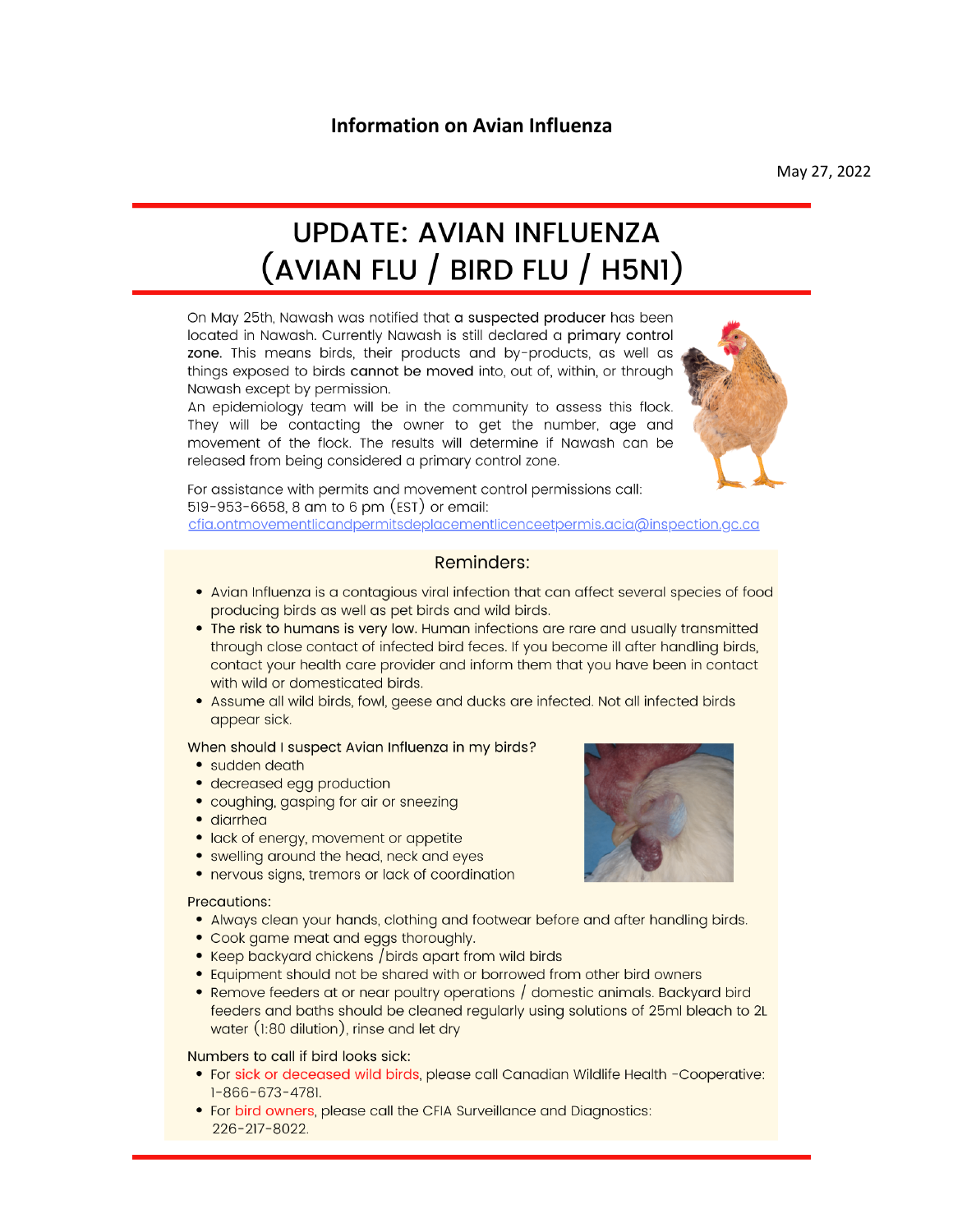For Neyaashiinigmiing Residents:

As communicated previously, **one poultry flock** in Neyaashiinigmiing tested positive for Avian Influenza (AI) in early April 2022 by the Canadian Food Inspection Agency (CFIA). AI is also known as H5N1 and the bird flu. **There are biosecurity protocols** in place around the premises where the infected poultry flock was located.

| What is Avian Influenza                               | A contagious viral infection that can affect several species of food<br>$\bullet$<br>producing birds as well as pet birds and wild birds.                                                                                                                                                                         |
|-------------------------------------------------------|-------------------------------------------------------------------------------------------------------------------------------------------------------------------------------------------------------------------------------------------------------------------------------------------------------------------|
| What is the risk to humans?                           | The risk to humans is very low. Human infections are rare and<br>$\bullet$<br>usually transmitted through close contact of infected bird feces.<br>If you become ill after handling birds, contact your health care<br>provider and inform them that you have been in contact with<br>wild or domesticated birds. |
| When should I suspect Avian<br>Influenza in my birds? | sudden death<br>$\bullet$<br>lack of energy, movement or appetite<br>decreased egg production<br>$\bullet$<br>swelling around the head, neck and eyes<br>$\bullet$<br>coughing, gasping for air or sneezing<br>nervous signs, tremors or lack of coordination<br>diarrhea                                         |
| <b>Transmission:</b>                                  | Avian Influenza is transmitted within birds when a bird is<br>$\bullet$<br>exposed to an infected bird. It spreads quickly among<br>domesticated poultry. Assume all wild birds, fowl, geese and<br>ducks are infected. Not all infected birds appear sick.                                                       |
| Do not feed wild birds by hand.                       | Remove feeders at or near poultry operations / domestic<br>$\bullet$<br>animals. Backyard bird feeders and baths should be cleaned<br>regularly using solutions of 25ml bleach to 2L water (1:80<br>dilution), rinsed and let dry.                                                                                |
| Numbers to call if birds look sick:                   | For sick or deceased wild birds, please call Canadian Wildlife<br>Health -Cooperative: 1-866-673-4781.<br>For bird owners, please call the CFIA Surveillance and<br>Diagnostics: 226-217-8022.                                                                                                                    |
| Cooking                                               | • cook game meat and eggs thoroughly.                                                                                                                                                                                                                                                                             |

### **IMPORTANT LINKS:**